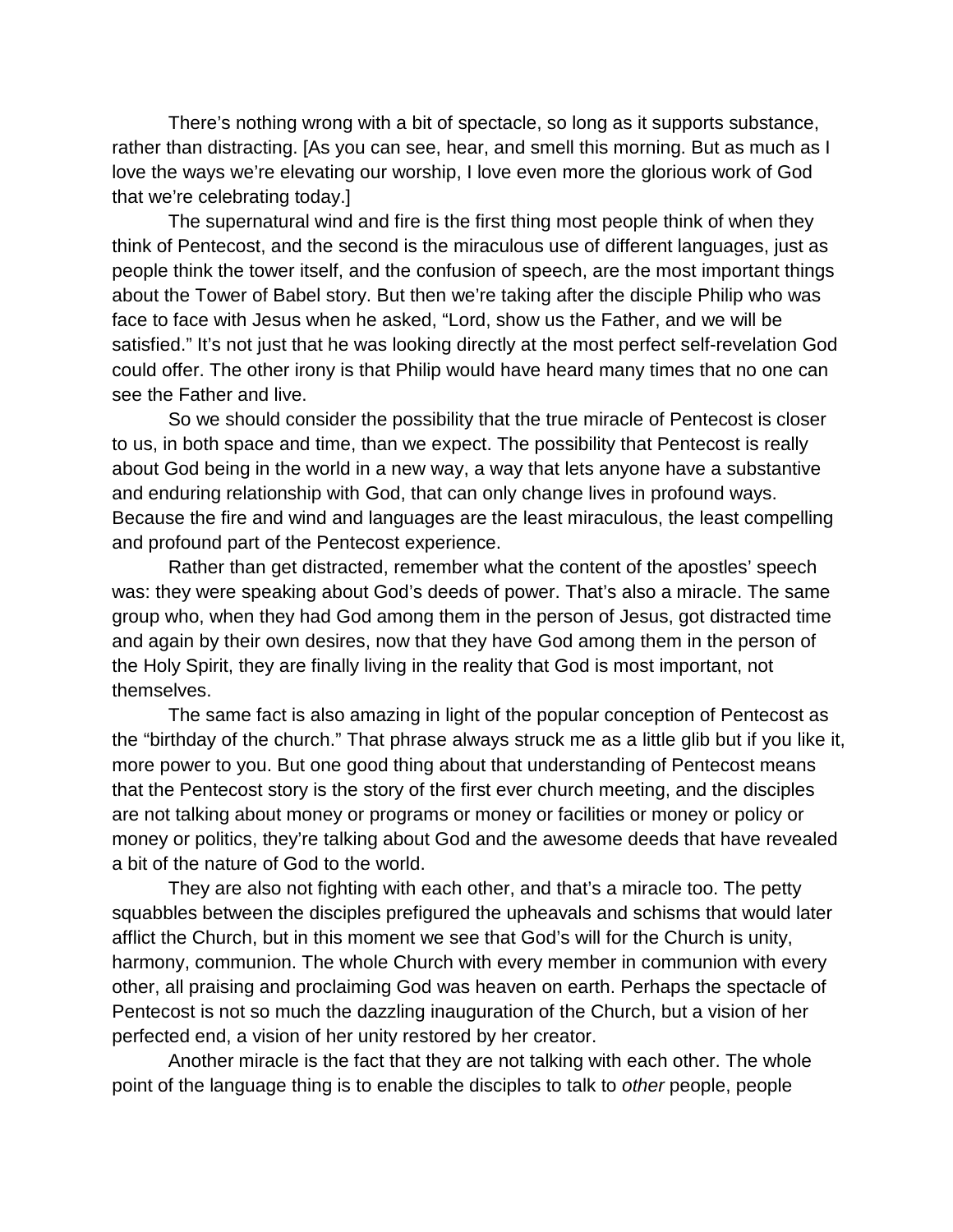*outside* the Church, people who were so different from themselves that it literally took divine intervention to make them talk the same language. So the Spirit transformed them from disciples to apostles. They were still followers of Jesus, but the Spirit burned away their fear, confusion, and self-absorption and purified their discipleship into a solid core that would enable them to lead others to become disciples of the risen Lord. And the crowd, so diverse as to represent the nations and cultures of all the known world, was captivated. They were not offended or put off to hear personal accounts of God's transformational work in the world, they were drawn in. Even the naysayers could only bring themselves to mock the disciples' enthusiasm, not the message itself.

Now we see why God chose to continue *these* miracles of Pentecost into our own day, instead of the sound and light show. Because despite all the setbacks the Church has faced, all the mistakes her very human leaders have made, all the marks of the Holy Spirit's living and active presence are still visibly active in Christian communities to this very day. While St. Luke rattles off a list of 15 countries, today the Bible has been translated into hundreds of languages; far more than any other text. No one can understand them all, but the Holy Spirit can inspire the readers of every one. And of course the Bible is only one static aspect of the life of the Church; at this very moment Christians all around the world are dynamically worshiping and praising God in a multitude of languages. No individual can literally pray without ceasing, but corporately, we do indeed.

And, while we all, like the disciples, have our personal faults and fears, the Spirit will help us overcome them. The Tower of Babel story begins with defiance of God's command to humanity to spread over the whole earth, and ends with God being much more distant from humanity, speaking only to a few chosen people of profound faith until coming to live among us as Jesus. The Pentecost story shows not just the symbolic reversal of the confusion of languages, but also God's people going out into all lands, bringing with them a new way of being intimately close to God, a way that is open to all people. As wonderful and grace-filled as it was that God chose to dwell among humanity in the Tabernacle and then the Temple, greater still that God now dwells in every human heart that will have him.

Just as humanity's defiance, hubris, and arrogance have consequences, so too do God's grace, love, and forgiveness. In an awesome display of humility, God has shifted from choosing people for intimate relationships with God, to allowing all people to choose to have such a relationship with God. And of course we are transformed when we invite the Holy Spirit to abide within us.

So we celebrate that by God's grace, now we too have the power to connect with God, to focus on God, and, critically, to share God, to share our eyewitness accounts of the living God with people outside the Church. When we do, God will be present, facilitating the conversation. We need only to participate faithfully in the life of the Church and open our hearts and minds to the leadings of the Spirit.